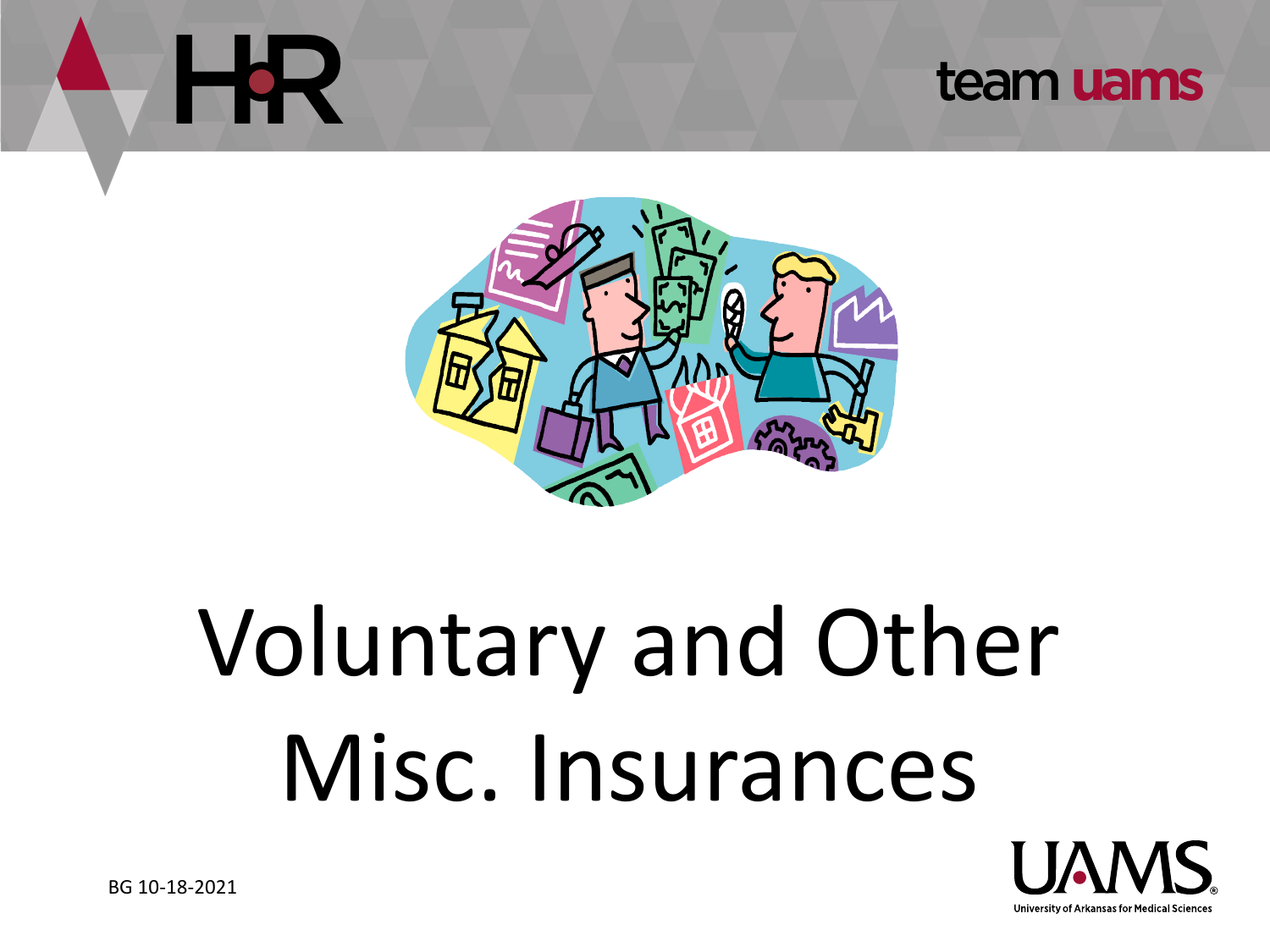#### team uams

### **Critical Illness**

- The Critical Illness Plan pays money directly to you in a lumpsum for diagnosis of a covered critical illness.
- It is not connected to our medical plan. You may use the benefit payment as you see fit... to cover your share of costs under your medical insurance, to pay bills, child care, etc.
- You may choose a **\$10,000** or **\$20,000** policy.
- You may choose coverage for yourself or include your family.

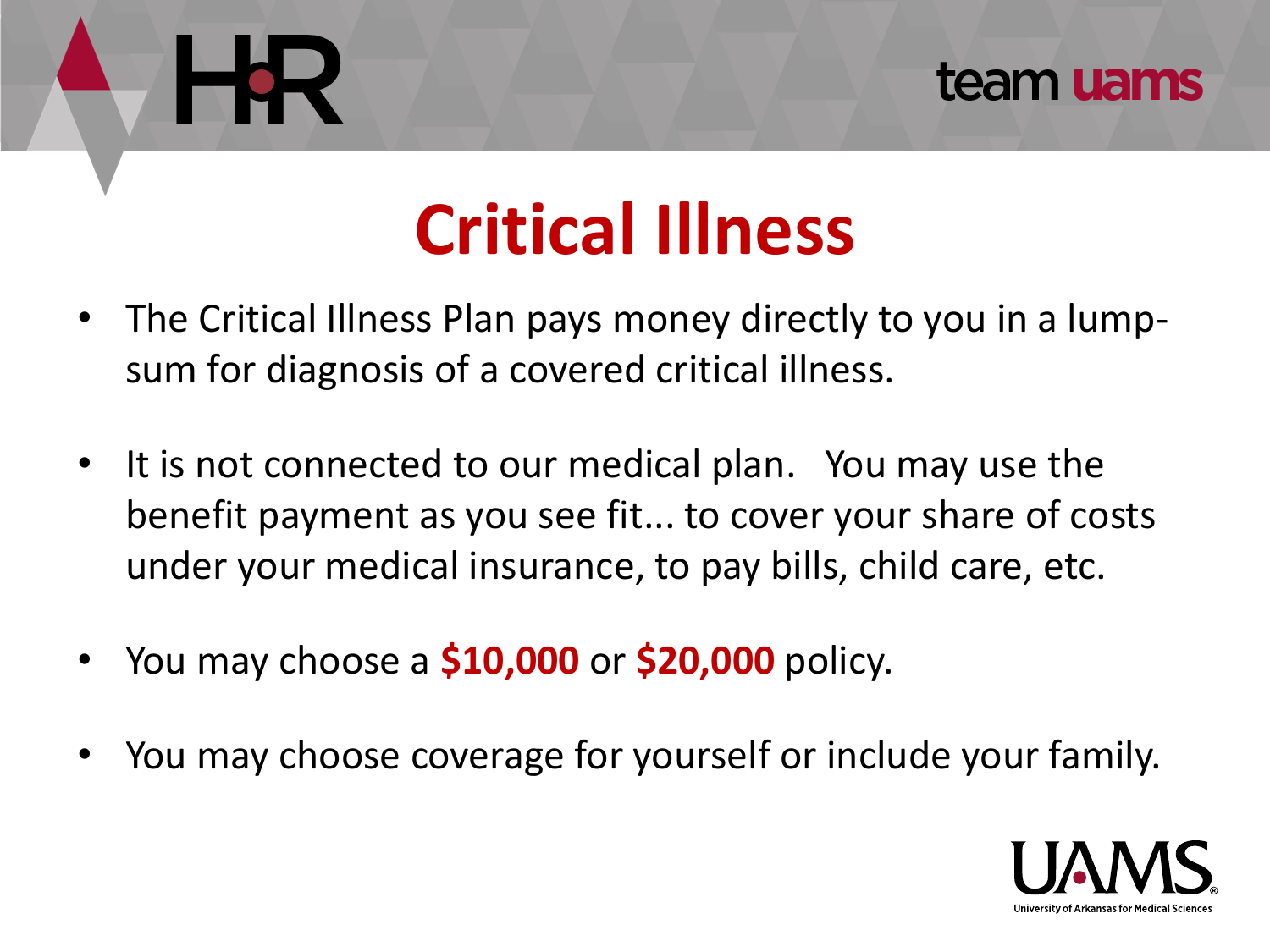#### team uams

### **Critical Illness**

- Rates are age-based and are listed on our web site, hr.uams.edu
- Examples of covered illnesses are: stroke, invasive cancer, chronic renal failure, heart attack, advanced Alzheimer's. Diagnosis must occur after coverage begins.
- \$50 annual wellness credit paid to you for completing health screening tests such as mammogram or colonoscopy.
- It is a fully insured plan through UnitedHealthcare.
- Enroll (or waive coverage) on the benefits enrollment i-form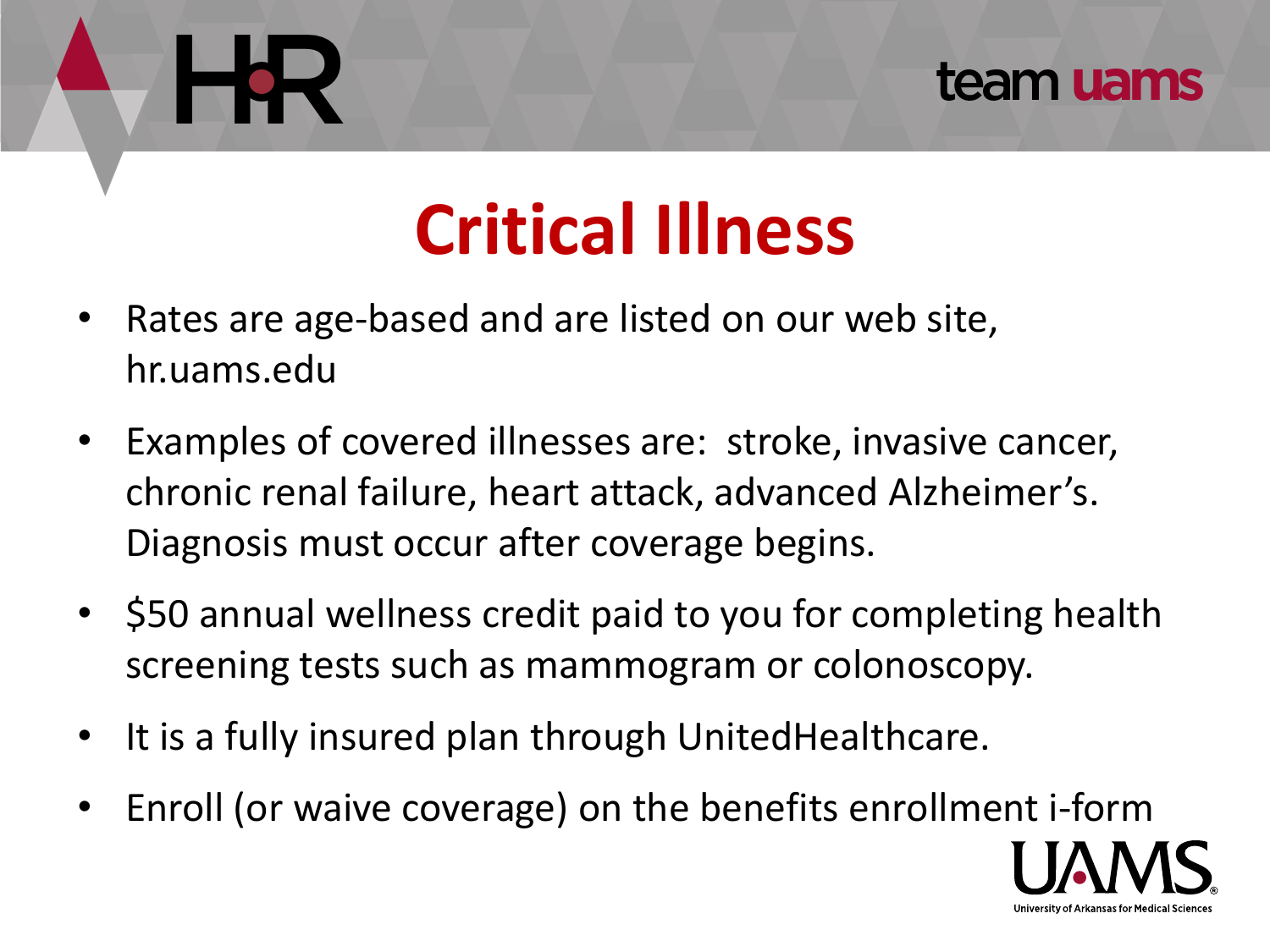

### **Home/auto insurance** – Farmers GroupSelect **ID theft protection - ID Watchdog Prepaid Legal** - LegalShield

- These are individual policies that are available for you to purchase
- You pay the premium directly to the carrier (bank draft, personal payment), but enjoy discounted group rates
- Visit our web site, hr.uams.edu, for details
- Contact the carrier to enroll